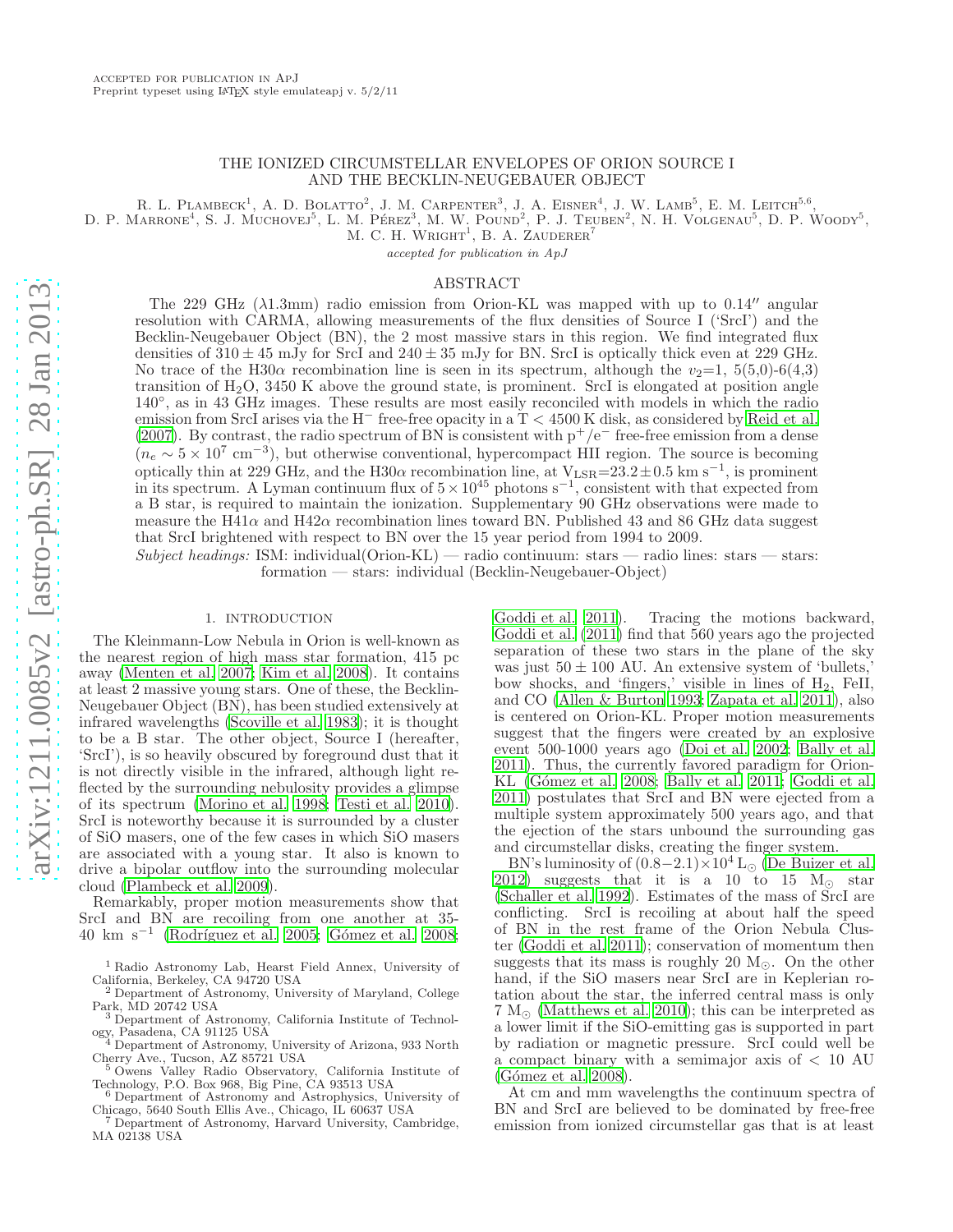partially optically thick up to 100 GHz [\(Plambeck et al.](#page-7-17) [1995\)](#page-7-17). Observations at higher frequencies, where this emission should become optically thin, can be used to estimate the Lyman continuum fluxes from the stars, better constraining their masses. Such observations must be made with subarcsecond angular resolution in order to distinguish the compact circumstellar emission from bright but extended dust and molecular line emission from the surrounding molecular cloud.

Here we describe high angular resolution 229 GHz observations of Orion-KL with the Combined Array for Research in Millimeter-Wave Astronomy (CARMA) that cleanly resolve the emission from both stars. Surprisingly, we find that the emission from SrcI is optically thick even at 229 GHz, and we fail to find the  $H30\alpha$  recombination line in its spectrum. We argue that these results favor models in which the radio emission from SrcI originates from the H<sup>-</sup> opacity in a T < 4500 K disk.

### 2. OBSERVATIONS

The spectra of SrcI and BN presented here were obtained from a single night's observation of Orion made with the CARMA B-array on 2011 January 06. Fourteen antennas were used; projected antenna separations ranged from 50 to 700 k $\lambda$ . The phase center was  $05^{\rm h}35^{\rm m}14^{\rm s}_{\cdot}505, -05^{\circ}22'30''45$  (J2000). The weather was excellent – the atmospheric opacity at 225 GHz was 0.10, and the rms atmospheric phase fluctuations were 65  $\mu$ m on a 100-m baseline. Double sideband system temperatures for the dual-polarization receivers were 100–200 K, scaled to outside the atmosphere. For each polarization the correlator was configured to observe three overlapping 500 MHz windows (covering the frequency range 225.8–227.2 GHz in the receivers' lower sideband and 231.4–232.8 GHz in the upper sideband, with 12.5 MHz wide channels), plus a single 250 MHz window (covering 226.65–226.90 GHz in the lower sideband and 231.75– 232.00 GHz in the upper sideband, with 3.125 MHz resolution). Upper and lower sideband signals are separated in the correlator by phase-switching.

The antenna gains were derived from observations of the calibrators 0423-013 (2.4 Jy) and 0607-085 (1.05 Jy) that were interleaved with the Orion scans every 10 minutes. To minimize decorrelation from atmospheric phase fluctuations, a self-calibration interval of 30 seconds was used. The calibrator flux densities were established from observations of the primary flux standard, Uranus. Because Uranus is heavily resolved on these baselines, only antenna pairs with separations  $\langle 200 \text{ k}\lambda \rangle$  were used for flux calibration. Antenna gain solutions were applied to the Orion data after smoothing to a 10 min interval (scalar averaging the amplitude corrections). Only data with antenna separations greater than 250 k $\lambda$  were used for the Orion maps, yielding a  $0.28'' \times 0.21''$  synthesized beam at PA  $-27^{\circ}$ .

With  $0.25''$  angular resolution, almost all spectral line emission from the Orion Hot Core and surrounding molecular cloud is resolved out. Nevertheless, to ensure that continuum flux densities were not contaminated by residual line emission or absorption, we made maps of all the spectral channels, and flagged those (28 out of 234) with anomalously high  $(2 \times 2 \times 1)$  average) rms noise; the noisy channels coincided with strong spectral lines.

We generated a primary-beam corrected continuum map from the remaining channels, using multifrequency synthesis to avoid radial smearing.

To help correct the Orion data for atmospheric decorrelation, a single phase-only self-calibration was performed on the source itself. This means that after cleaning the continuum map in the normal way, the brightest pixels in the clean component list were used as a source model to refine the antenna-based phases. A time interval of 2 minutes was used, short enough to track the most significant atmospheric phase variations, but long enough to obtain a signal to noise ratio of  $\geq 1$  on each of the 91 available baselines, allowing a robust least squares fit for the 13 antenna-based phases. Applying the self-calibrated phase corrections increased the source flux densities by about 50%. The measured rms noise in the final  $0.25<sup>h</sup>$ resolution map is 4 mJy beam<sup>-1</sup>.

Even higher resolution images of Orion were obtained in 2009 February using the CARMA A-array, with antenna separations of up to 1.7 km  $(1350 \text{ kA})$ . These observations utilized older, single-polarization receivers and a 1.5 GHz bandwidth correlator. For these data the CARMA Paired Antenna Calibration System ("C-PACS," Pérez et al. 2010) was used as an adaptive optics scheme to correct for blurring by atmospheric phase fluctuations. C-PACS placed the 8 CARMA 3.5 meter telescopes next to a subset of the 10-m and 6 m telescopes, including those at the extremes of the array. As the 6-m and 10-m telescopes observed Orion at 229 GHz, the 3.5-m antennas observed the nearby  $(1.6°$ away) quasar 0541-056 at 31 GHz in order to monitor the atmospheric phase variations above each station. The atmospheric phase delay to each 3.5-m telescope was derived by self-calibration on 0541-056 every 12 sec. These antenna-based phases were scaled up by the ratio of the observing frequencies  $(229/31 = 7.4)$  and applied to the mm data. The C-PACS calibration accuracy is limited by the angular separation of the cm calibrator and the mm source, which causes the cm and mm beams to probe different paths through the atmosphere; by the signal to noise ratio on the 31 GHz calibrator; and by the airmass.

A continuum map was generated from the A-array data using only baselines longer than 250 k $\lambda$ . The synthesized beam was 0.15′′×0.13′′ at PA 14◦ . Applying the C-PACS corrections more than doubled the signal to noise ratio of this map. As with the B-array map, we then performed a single phase-only self-calibration, with a 2 minute interval, to help correct for residual atmospheric phase fluctuations; this doubled the flux densities of the compact sources. The measured rms noise in the final  $0.14''$  resolution map is 2.6 mJy beam<sup>-1</sup>.

The integrated flux densities measured from the 0.14′′ and 0.25′′ resolution maps were 240 and 255 mJy for BN, 310 and 370 mJy for SrcI. Although the discrepancy in the two SrcI flux densities could conceivably be caused by time variability of the source (cf. section [4.2.3\)](#page-6-0), it is more likely attributable to differences in the sampling of visibilities by the A and B arrays, which lead to different sidelobe structure from the adjacent Orion Hot Core. We will use the A-array flux densities for the remainder of this paper because the higher resolution data should more effectively filter out emission from the Hot Core. We estimate that the absolute flux scale is accurate within  $\pm 15\%$ .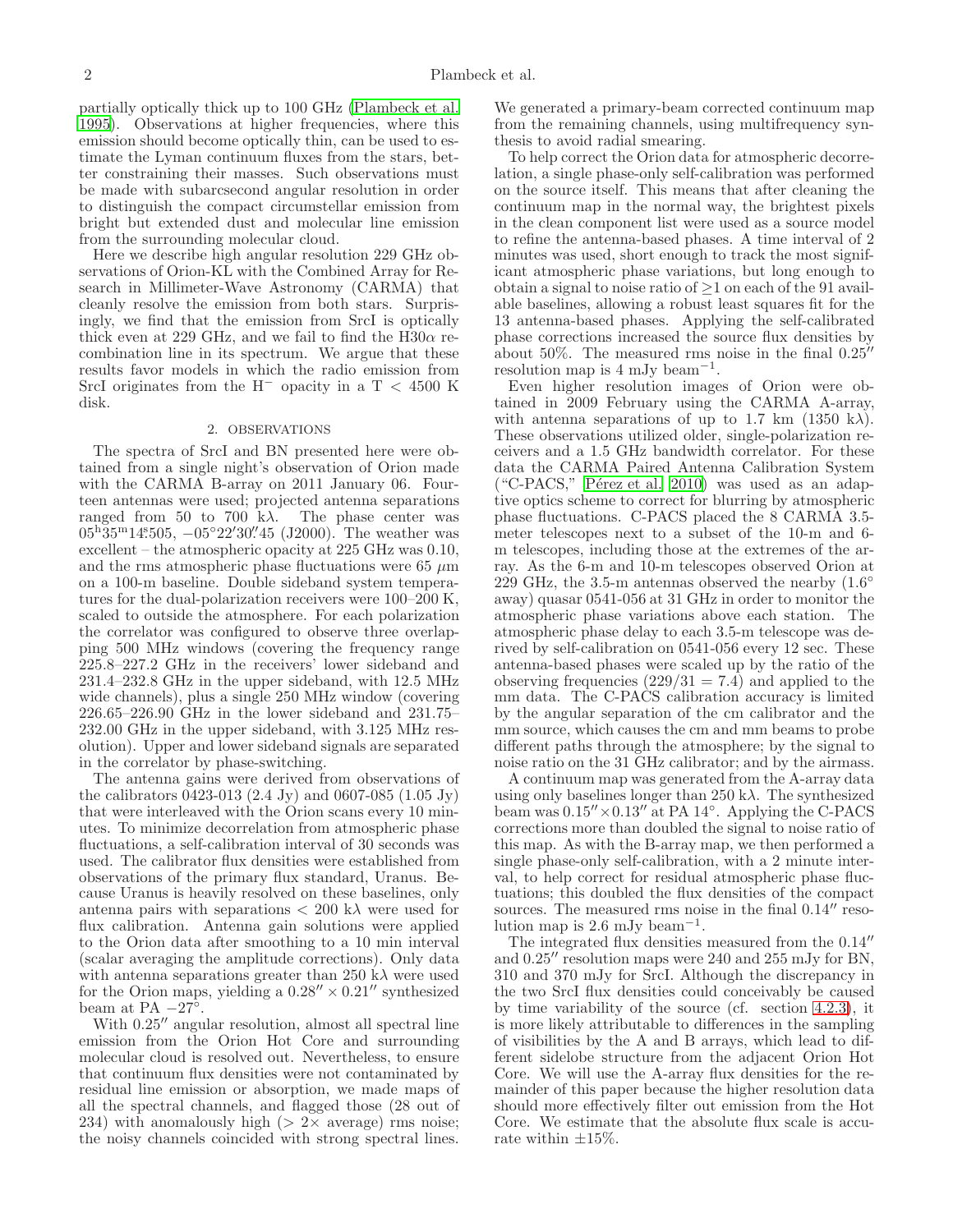

<span id="page-2-0"></span>Figure 1. (left) 229 GHz continuum maps of Orion-KL from CARMA C- and B-array data. Black contours show the 0.83'' resolution C-array map; the contour levels are  $-100$ ,  $-50$ , 50, 100, 200, 300, and 400 mJy/beam. Negative contours are attributable to poorly sampled extended emission. Red contours show the  $0.25''$  resolution B-array image; conto 250 mJy/beam. Extended emission is almost entirely filtered out in this map; the most negative value is -30 mJy/beam. (right) Spectra of BN and SrcI near 232 GHz obtained from the 0.25′′ resolution image. Dashed lines indicate the continuum levels. The spectra have been Hanning smoothed to 30 km s<sup>-1</sup> velocity resolution. The H30 $\alpha$  line is detected toward BN, the H<sub>2</sub>O  $v_2$ =1, 5(5,0)-6(4,3) line toward SrcI. Arrows in the SrcI spectrum indicate weak absorption features from transitions of ethyl cyanide, dimethyl ether, and methanol.

Finally, supplementary 3mm observations were made with the A-array in 2009 February to obtain spectra of the H41 $\alpha$  (92.034 GHz) and H42 $\alpha$  (85.688 GHz) recombination lines toward BN. Both of the recombination lines and the strong SiO maser at 86.243 GHz were measured simultaneously. The data were self-calibrated on the maser using a 10 sec interval. The spectra of the two recombination lines were averaged together to improve the signal to noise ratio.

### 3. RESULTS

The left hand panel in Figure [1](#page-2-0) shows the  $0.25''$  resolution continuum map from the B-array observations, overlaid on a 0.83′′ resolution image obtained with the CARMA C-array [\(Eisner et al. 2008\)](#page-7-19). SrcI and BN are clearly distinguishable only in the higher resolution map; extended emission from dust and molecular lines dominate the lower resolution image.

The upper sideband spectra of BN and SrcI are shown



<span id="page-2-1"></span>Figure 2. Images of BN and SrcI at 229 GHz from the CARMA A-array data. Each box is 0.6 ′′ on a side. The lowest contour and the contour interval is 15 mJy beam<sup> $-1$ </sup>. The rms noise level is 2.6 mJy beam<sup>-1</sup>. The  $0.15'' \times 0.13''$  synthesized beam is shown by a hatched ellipse in the upper left corner of each image. SrcI is extended at PA 140◦, as in 43 GHz VLA images [\(Reid et al. 2007;](#page-7-0) [Goddi et al. 2011\)](#page-7-9).

in the right hand panels of Figure [1.](#page-2-0) The  $H30\alpha$  recombination line at 231.901 GHz is prominent in the spectrum of BN, but is not detected toward SrcI. The bright line at 232.687 GHz in SrcI's spectrum is the  $v_2=1, 5(5,0)$ -6(4,3) transition of  $H_2O$ . Weak absorption features toward SrcI are due to transitions of ethyl cyanide, dimethyl ether, and methanol. No emission lines were detected toward either source in the lower sideband.

Figure [2](#page-2-1) displays the 0.14′′ resolution images of BN and SrcI from the A-array. BN is nearly circularly symmetric, while SrcI is elongated. Table [1](#page-3-0) summarizes the results of Gaussian fits to the positions, flux densities, and deconvolved sizes. The 229 GHz source positions match the 43 GHz positions measured in 2009 January by Goddi et al.  $(2011)$  within 0.015". The deconvolved size of SrcI at 229 GHz,  $0.20'' \times 0.03''$  at PA  $140^{\circ}$ , is similar to the sizes measured at 8.4 GHz  $(0.19'' \times < 0.15''$  at PA 136<sup>°</sup>; Gómez et al. 2008) and at 43 GHz  $(0.23'' \times 0.12''$ at PA 142◦ ; [Goddi et al. 2011\)](#page-7-9), although the source appears to be thinner along its minor axis at 229 GHz.

The flux density we measure for BN in the  $0.14''$  resolution map is roughly  $2 \times$  higher than the value recently reported by Galván-Madrid et al. (2012) from an analysis of ALMA Band 6 Science Verification data. These early ALMA data had a  $1.3'' \times 0.6''$  synthesized beam. We suspect that the flux density of BN is depressed in the ALMA map because of negative sidelobes from poorly sampled extended emission. The same problem affects the 0.83′′ resolution CARMA image shown in Figure [1;](#page-2-0) the peak intensity at the position of BN in this low resolution image is ∼ 125 mJy/beam. The higher resolution CARMA maps are free of deep negative sidelobes, allowing more reliable flux density measurements of compact sources.

#### 4. DISCUSSION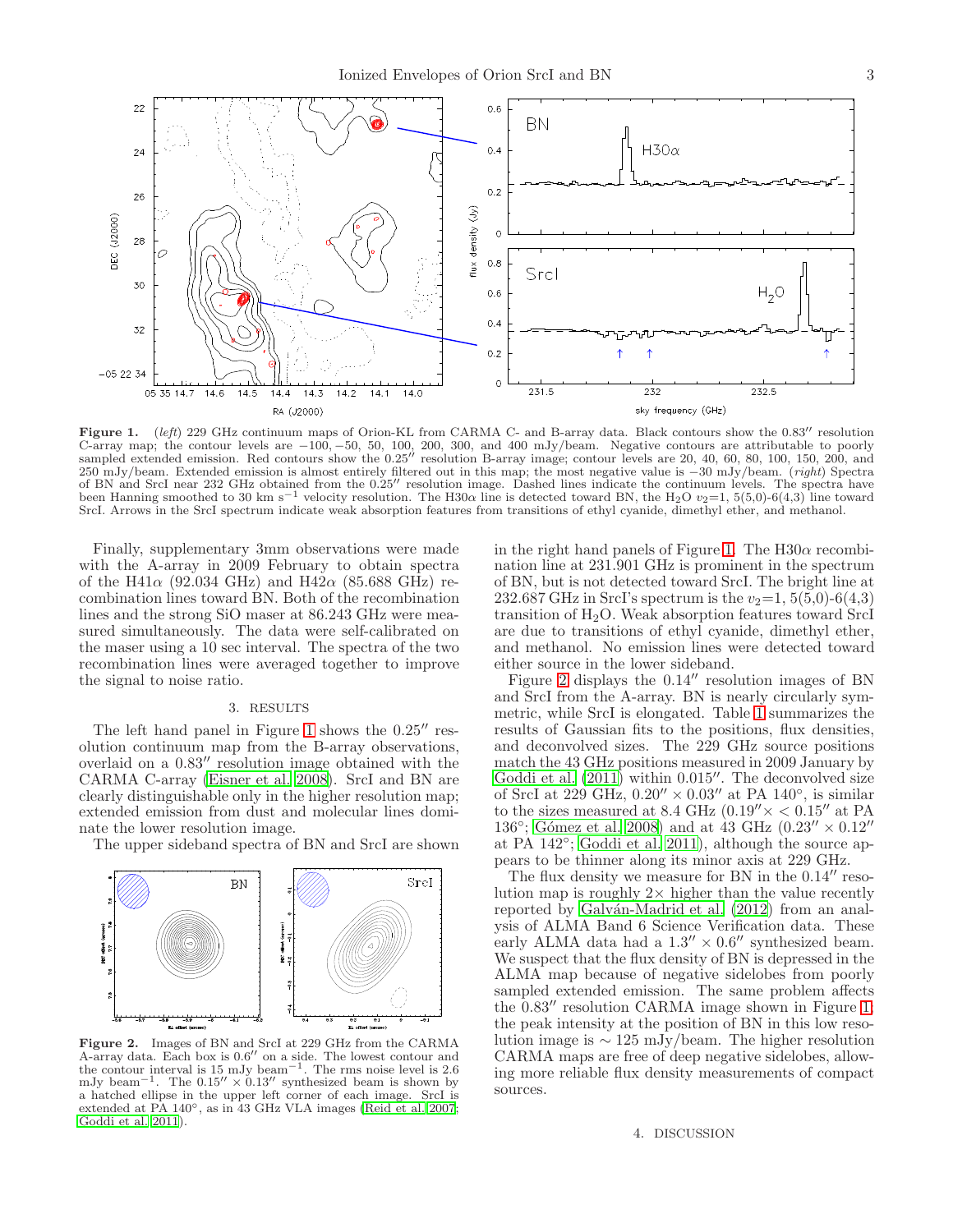Table 1 Source parameters for SrcI and BN at 229 GHz

<span id="page-3-0"></span>

| source | R.A<br>hms   | DEC<br>(011)  | peak flux density<br>(mJy) | integrated flux density<br>(mJy) | deconvolved size                              |
|--------|--------------|---------------|----------------------------|----------------------------------|-----------------------------------------------|
| SrcI   | 05 35 14.514 | $-0.52230.59$ | $170 + 25$                 | $310 + 45$                       | $0.20'' \times 0.03''$ at PA 140 <sup>o</sup> |
| ΒN     | 05 35 14.109 | $-0.5222223$  | $215 + 30$                 | $240 \pm 35$                     | $0.06'' \times 0.04''$ at PA 90 <sup>o</sup>  |



<span id="page-3-1"></span>Figure 3. Radio spectra of BN and SrcI. Squares indicate continuum flux densities; circles, flux densities at the peak of recombination lines. CARMA results presented in this paper are shown as red in the online edition. Solid and dashed lines show, respectively, the continuum and recombination line flux densities predicted by the models described in sections 4.1.1 and 4.2.1.

Figure [3](#page-3-1) shows the radio continuum spectra of BN and SrcI from cm to submillimeter wavelengths. Numerical values are given in Table [2.](#page-4-0) For BN we also plot the peak intensities of the H30 $\alpha$  and H41/42 $\alpha$  recombination lines measured with CARMA, and the  $H53\alpha$  line measured with the VLA (Rodríguez et al. 2009).

## 4.1. BN

The continuum spectrum of BN is typical of free-free emission from a hypercompact HII region. The flux density scales as  $\nu^{1.3}$ , indicating that optically thick emission has a larger angular extent at lower frequencies, either because the ionized gas is clumpy [\(Ignace & Churchwell](#page-7-22) [2004\)](#page-7-22) or because the electron density declines smoothly with radius [\(Wright & Barlow 1975](#page-7-23)). The spectrum begins to flatten at 229 GHz, indicating that the source is becoming optically thin at higher frequencies.

#### 4.1.1. Model spectra

To model the spectrum, we assume that the emission region is spherically symmetric, with a uniform electron temperature  $T_e$  and an electron density that is constant,  $n_e(r) = n_0$ , inside core radius  $r_c$ , then declines as  $n_e(r) =$  $n_0 (r/r_c)^{\alpha}$  at larger radii. For each projected radius x we numerically integrate along the line of sight to compute the emission measure  $EM(x) = \int n_e^2 dz$  pc cm<sup>-6</sup>. The

brightness temperatures at this projected radius in the continuum and at the peak of a recombination line are then  $T_C(x) = T_e[1 - \exp(-\tau_C)]$  and  $T_L(x) = T_e[1 - \frac{\tau_C}{x}]$  $\exp(-\tau_C - \tau_L)$ , where the continuum and line opacities are approximated as [\(Rohlfs & Wilson 2000\)](#page-7-24)

$$
\tau_C(x) = 8.23 \times 10^{-2} T_e^{-1.35} \nu_{\text{GHz}}^{-2.1} EM(x)
$$
 (1)

$$
\tau_L(x) = 1.92 \times 10^3 \ T_e^{-2.5} \ EM(x) \ \Delta\nu_{\rm kHz}^{-1}.\tag{2}
$$

We integrate the brightness temperatures over circular annuli to obtain flux densities, assuming a distance to the source of 415 pc.

The model BN spectra shown by smooth curves in Figure [3](#page-3-1) assumed  $T_e = 8000 \text{ K}, n_0 = 5 \times 10^7 \text{ cm}^{-3},$  $r_c = 7.4$  AU,  $\alpha = -3.5$ , and recombination line velocity widths of 30 km  $s^{-1}$  for all transitions. The model does not take into account systematic velocity gradients or pressure broadening of the recombination lines. The model parameters were determined by trial and error, and are not a formal fit to the data. To first order, however, the turnover frequency sets  $n_0$ , the spectral slope sets  $\alpha$ , and the absolute flux densities set  $r_c$ .

## 4.1.2. Excitation parameter

The model parameters above yield an excitation parameter  $U = r_c (n_e n_H)^{1/3} = 5$  pc cm<sup>-2</sup>, which serves as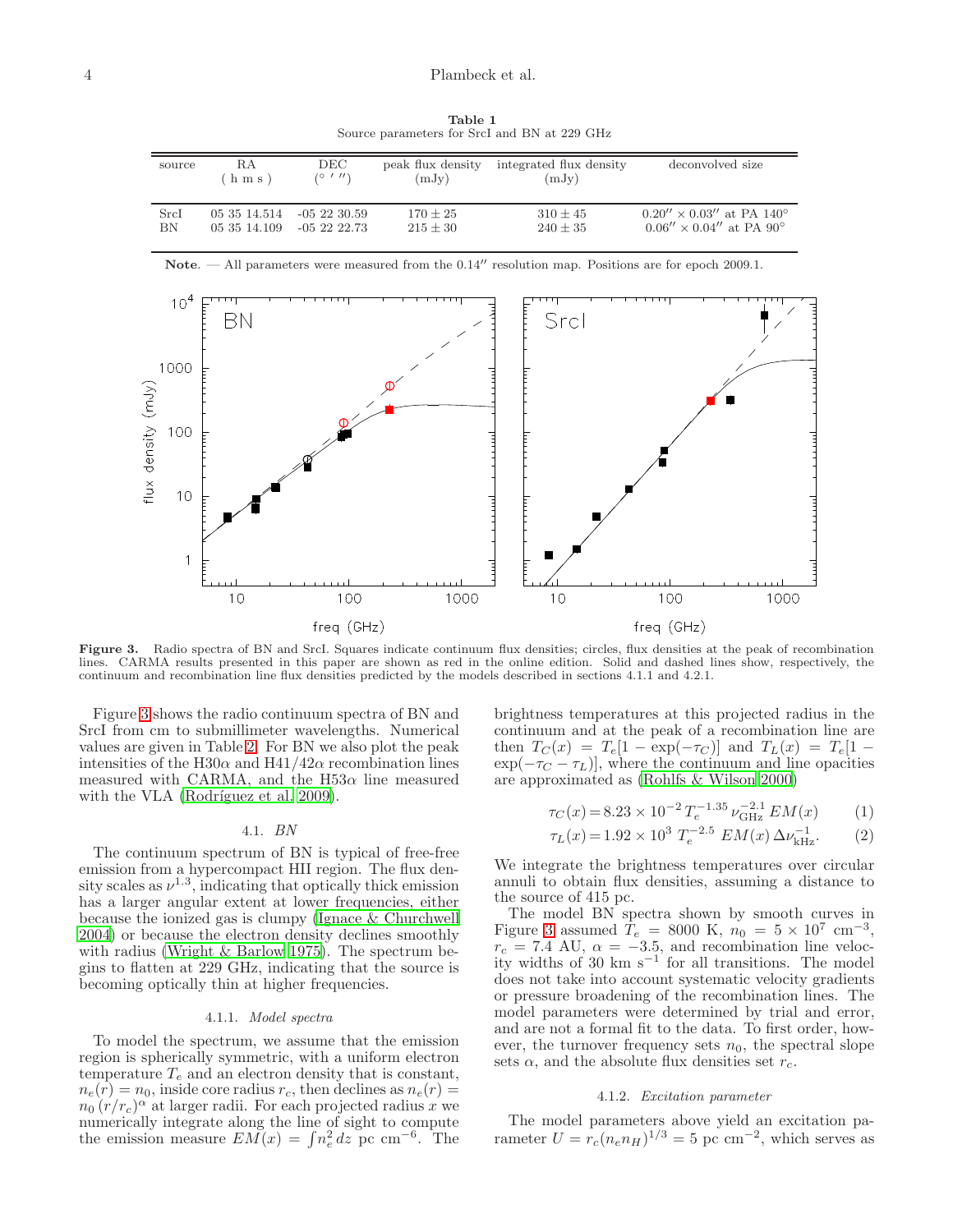Table 2 Integrated flux densities for SrcI and BN

<span id="page-4-0"></span>

| frequency | S(SrcI)         | S(BN)           | epoch  | References     |
|-----------|-----------------|-----------------|--------|----------------|
| (GHz)     | (mJy)           | (mJy)           |        |                |
|           |                 |                 |        |                |
| 4.8       |                 | $2.2 \pm 0.8$   | 1990   | 1              |
| 8.4       | $1.1 \pm 0.2$   | $4.5 \pm 0.7$   | 1994.3 | $\overline{2}$ |
| 8.4       | $1.2 \pm 0.1$   | $4.8 \pm 0.1$   | 2006.4 | 3              |
| 15        |                 | $9.1 \pm 0.6$   | 1981.6 | $\overline{4}$ |
| 15        | .               | $9.4 \pm 1.0$   | 1983.7 | 4              |
| 15        | $1.54 \pm 0.18$ | $6.19 \pm 0.19$ | 1986.3 | 5              |
| 15        | $1.6 \pm 0.4$   | $6.8 \pm 1.5$   | 1990   | 1              |
| 22        | .               | $13.6 \pm 1.1$  | 1983.7 | $\overline{4}$ |
| 22        | $5.7 \pm 0.9$   | $16.57 \pm 0.7$ | 1991.5 | 6              |
| 43        | $13 \pm 2$      | $31 \pm 4.7$    | 1994.3 | $\overline{2}$ |
| 43        | $10.8 \pm 0.6$  | $28.0 \pm 0.6$  | 1994.9 | $\overline{7}$ |
| 43        | 13              | $26.4 \pm 0.7$  | 2000.9 | 3,8            |
| 43        | $14.5 \pm 0.7$  | $28.6 \pm 0.6$  | 2007.9 | 9              |
| 43        | $11 \pm 2$      | $23 \pm 2$      | 2009.0 | 10             |
| 86        | $34 \pm 5$      | $84 \pm 10$     | 1995.0 | 11             |
| 89        | $50 \pm 5$      | $91 \pm 9$      | 2009.0 | 12             |
| 229       | $310 \pm 45$    | $240 \pm 35$    | 2009.1 | 13             |
| 348       | $320 \pm 48$    |                 | 2004.1 | 14             |
| 690       | $6700 \pm 3200$ |                 | 2005.1 | 15             |
|           |                 |                 |        |                |

**References.** — (1) [Felli et al. 1993b](#page-7-25); (2) [Menten & Reid](#page-7-26) 1995; (3) Gómez et al. 2008; (4) Garay et al. 1987; (3) Gómez et al. 2008; (4) [Garay et al. 1987](#page-7-27);<br>Felli et al. 1993a; (6) Forbrich et al. 2008; (5) [Felli et al. 1993a](#page-7-28); (6) [Forbrich et al. 2008](#page-7-29);  $(7)$  [Chandler & Wood 1997;](#page-7-30)  $(8)$  [Reid et al. 2007](#page-7-0);<br> $(9)$  Rodríguez et al. 2009;  $(10)$  Goddi et al. 2011;  $(9)$  Rodríguez et al.  $(11)$  Plambeck et al. Plambeck et al. 1995;  $(12)$  [Friedel & Widicus Weaver](#page-7-31) [2011](#page-7-31) (assuming 10% absolute calibration accuracy); (13) this paper; (14) [Beuther et al. 2004;](#page-7-32) (15) [Beuther et al. 2006](#page-7-33)

a measure of the flux of ionizing photons from the central star. This corresponds to the excitation parameter expected for a main sequence B star with Lyman continuum flux  $5 \times 10^{45}$  photons s<sup>-1</sup> and total luminosity (0.5−  $1) \times 10^4$  L<sub>☉</sub> [\(Panagia 1973](#page-7-34)). The ionizing flux is comparable to the value derived by [Scoville et al. \(1983](#page-7-3)) from infrared data, and the luminosity is comparable with the bolometric luminosity obtained by [De Buizer et al.](#page-7-14) [\(2012\)](#page-7-14) from 6-37  $\mu$ m SOFIA observations.

4.1.3. Recombination lines



<span id="page-4-1"></span>Figure 4. Hydrogen recombination lines observed toward BN. H30 $\alpha$  and H41/42 $\alpha$  (the average of the two spectra) were observed with CARMA;  $H53\alpha$ , with the VLA (Rodríguez et al. 2009). The  $H53\alpha$  flux densities are scaled up by 4 for better visibility. Smooth curves show Gaussian fits to the spectra.

Figure [4](#page-4-1) displays the recombination line profiles toward BN. H30 $\alpha$  and H41/42 $\alpha$  (the average of the H41 $\alpha$ and H42 $\alpha$  lines) were observed with CARMA, H53 $\alpha$  with the VLA (Rodríguez et al. 2009). The H30 $\alpha$  spectrum was measured using the 250 MHz wide correlator window with 4 km s−<sup>1</sup> channel spacing; it has been Hanning smoothed to 8 km s<sup>-1</sup> resolution. Line parameters and uncertainties derived from Gaussian fits to the spectra are summarized in Table [3.](#page-5-0) The  $H_{53\alpha}$  line is at slightly lower velocity and is noticeably wider than the higher frequency lines.

For the electron densities  $n_e > 10^7$  cm<sup>-3</sup> that we infer for BN, collisional broadening of recombination lines can be significant. Collisional broadening is most important for high-n transitions because the diameter of a hydrogen atom is proportional to  $n^2$  – an atom in the n=53 level is  $0.3 \mu m$  across! The collisionbroadened linewidths are given by the approximate formula [\(Brocklehurst & Seaton 1972\)](#page-7-35)

$$
\Delta v_c/2 = 4.7 c/\nu (n/100)^{4.4} (10^4/T_e)^{0.1} n_e.
$$
 (3)

For  $n_e = 5 \times 10^7$  cm<sup>-3</sup> and  $T_e = 8000$  K,  $\Delta v_c \sim$  $200 \text{ km s}^{-1}$  for H53 $\alpha$ , 30 km s<sup>-1</sup> for H41 $\alpha$ , and 3 km s<sup>-1</sup> for H30 $\alpha$ . These widths must be convolved with the expected  $\sim 20 \text{ km s}^{-1}$  wide thermal profiles, plus any additional Doppler broadening from turbulent motions.

Since the observed width of the H53 $\alpha$  line is much less than 200 km s<sup>-1</sup>, most of the H53 $\alpha$  emission that is detected must originate more than  $\sim$  12 AU from the star, in the lower density halo where  $n_e < 10^7$  cm<sup>-3</sup>. The line is slightly blueshifted relative to the other transitions, as expected if this gas is expanding. The  $H30\alpha$  line is little affected by pressure broadening or by continuum opacity, so its central velocity, 23.2 km s<sup>-1</sup>, is the best indicator of the VLSR of BN. We attribute the anomalously narrow width observed for the  $H_1/42\alpha$  transition to poor signal to noise; more sensitive spectra of all these recombination lines would be useful in further constraining models of the electron density in BN.

We do not detect the 231.995 GHz helium recombination line toward BN. The absence of this line is consistent with the identification of BN as a B-star. In the  $30 \text{ km s}^{-1}$  resolution BN spectrum in Figure [1,](#page-2-0) the  $2\sigma$  upper limit on the intensity of the He30 $\alpha$  line is  $\sim 12 \text{ mJy}$ , while the intensity of the H30 $\alpha$  line is 270 mJy; thus  $\tau(\text{He}30\alpha)/\tau(\text{H}30\alpha) < 0.045$ . If helium were ionized over the full volume of the HII region, the opacity ratio would be comparable to the He/H abundance ratio,  $\sim 0.1$ . Thus we can say that the  $He<sup>+</sup>$  zone, if it exists, fills less than half the volume of the HII region. This places an upper limit of roughly 0.05 on the ratio of helium-ionizing to hydrogen-ionizing photons from the star [\(Mezger et al.](#page-7-36) [1974,](#page-7-36) Fig. 2), consistent with the ratio expected for Bstars, but not for O9 or more massive stars [\(Mezger et al.](#page-7-36) [1974;](#page-7-36) [Vacca et al. 1996\)](#page-7-37).

### 4.2. SrcI

According to the data in Figure [3,](#page-3-1) the flux density of SrcI scales approximately as  $\nu^2$  from 43 to 229 GHz, suggesting that over this frequency range the source is an optically thick black body with constant angular size. Even if the absolute calibrations are wrong, the absence of a detectable  $H30\alpha$  line rules out the possibility that the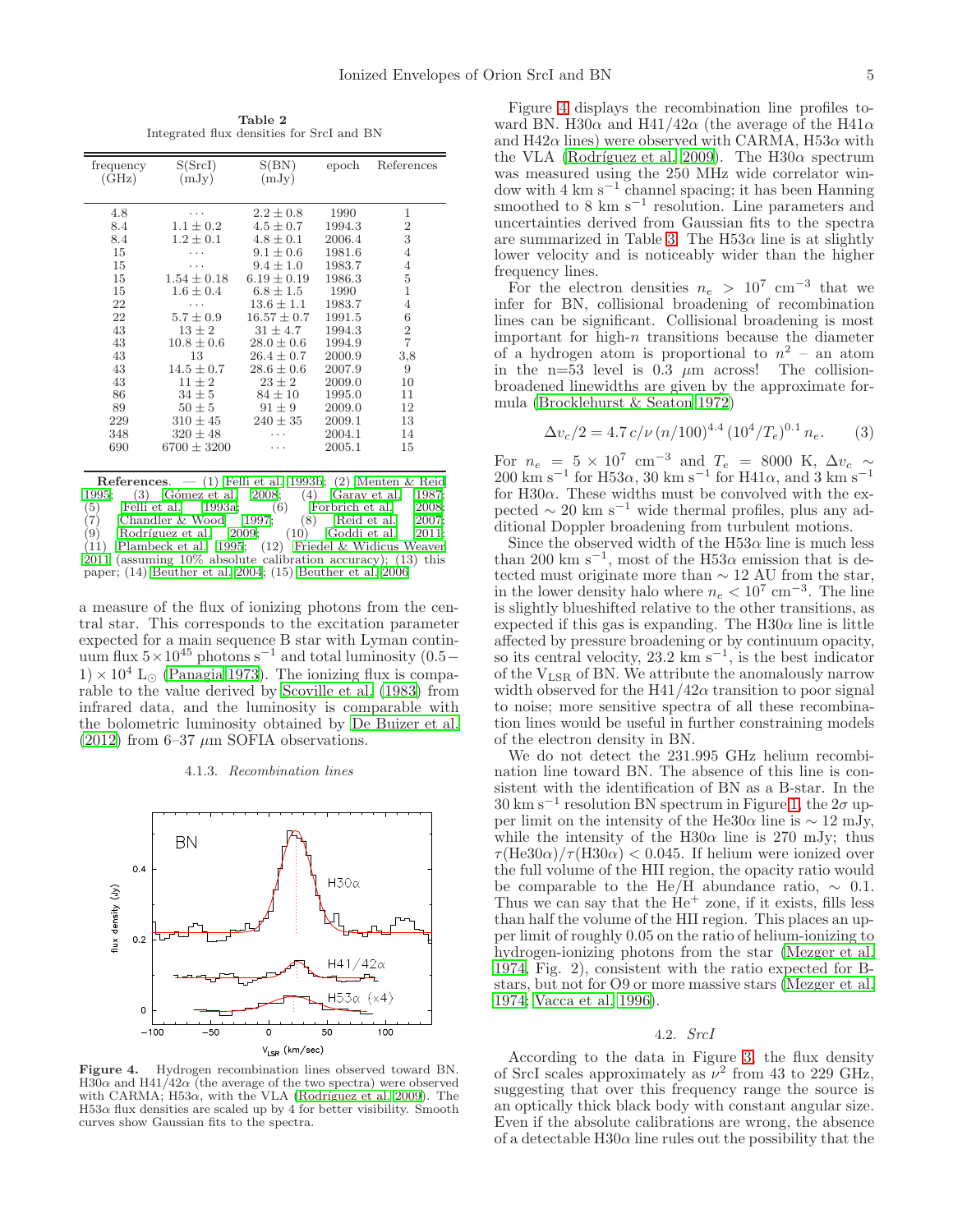Table 3 Recombination Line Parameters for BN

<span id="page-5-0"></span>

| line                                                       | freq                                  | $S_{\rm peak}$ <sup>a</sup>                    | V <sub>LSR</sub>                                          | <b>FWHM</b>                                                 |
|------------------------------------------------------------|---------------------------------------|------------------------------------------------|-----------------------------------------------------------|-------------------------------------------------------------|
|                                                            | (GHz)                                 | (mJy)                                          | $(km s^{-1})$                                             | $(km s^{-1})$                                               |
| $H53\alpha^b$<br>$H42\alpha$<br>$H41\alpha$<br>$H30\alpha$ | 42.952<br>85.688<br>92.034<br>231.901 | $10.4 + 1.1$<br>$47 + 5^{\circ}$<br>$291 + 10$ | $20.1 + 2.1$<br>$24.2 + 1.1$ <sup>c</sup><br>$23.2 + 0.5$ | $39.0 + 4.9$<br>$20.0 \pm 2.7$ <sup>c</sup><br>$31.8 + 1.3$ |

<sup>a</sup> Peak flux density of the line above the continuum level.

<sup>b</sup> Rodríguez et al. 2009.

<sup>c</sup> fit to average of the H41 $\alpha$  and H42 $\alpha$  line profiles.

emission is optically thin  $p^+/e^-$  bremsstrahlung, unless the H30 $\alpha$  line is unexpectedly broad (> 300 km s<sup>-1</sup>). For a linewidth of 30 km s−<sup>1</sup> , comparable to the velocity span of the SrcI SiO masers, the line to continuum opacity ratio  $\tau_L/\tau_C \sim 3$  from equations (1) and (2), and the line should easily have been detected if  $\tau_C < 2$ .

Our data cannot easily be reconciled with the 348 GHz flux density of  $320 \pm 48$  mJy measured with the SMA [\(Beuther et al. 2004\)](#page-7-32), which falls below plausible extrapolations from the lower frequency points. Such a low 348 GHz flux density would imply that the free-free emission from SrcI is somewhat optically thin at 229 GHz, in which case we should have detected the  $H30\alpha$  line. Possibly the 348 GHz SrcI measurement was corrupted by negative sidelobes from the bright Hot Core clumps 1-2′′ east of SrcI, or possibly SrcI is time-variable (cf. Section [4.2.3\)](#page-6-0). The 690 GHz flux density measured with the SMA,  $6.7 \pm 3.2$  Jy [\(Beuther et al. 2006\)](#page-7-33), lies *above* the  $\nu^2$  extrapolation from lower frequencies, but this is easily explained if there is thermal emission from dust within the synthesized beam.

### 4.2.1. An optically thick hypercompact HII region?

If SrcI is a conventional hypercompact HII region, it must have an extraordinarily high emission measure,  $> 3 \times 10^{11}$  pc cm<sup>-6</sup>, in order to remain optically thick at 229 GHz. We are able reproduce the observed continuum flux densities with the simple spherically symmetric model described in section 4.1.1 if we assume that the ionized region has radius  $r_c = 7.5$  AU, electron temperature  $T_e = 8000$  K, and uniform electron density  $n_e = 1.5 \times 10^8$  cm<sup>-3</sup>. The resulting continuum spectrum is shown by the solid curve in Figure [3;](#page-3-1) the dashed curve shows the recombination line intensities predicted by the model. The HII region is constrained to have a sharp outer edge – any halo of lower density plasma would lead to excess emission at cm wavelengths. Collisional broadening of the  $H30\alpha$  line is predicted to be of order 10 km  $s^{-1}$ , not enough to smear out the line. The excitation parameter  $U \sim 10$  pc cm<sup>-2</sup> computed from the radius and electron density corresponds to an ionizing flux of  $4 \times 10^{46}$  photons s<sup>-1</sup>, consistent with a B0 to B1 main sequence star with luminosity  $\sim 10^4$  L<sub>⊙</sub> [\(Panagia 1973;](#page-7-34) [Smith et al. 2002\)](#page-7-38). Since the continuum emission is optically thick, this should be interpreted as a lower limit to the ionizing flux.

The source diameter of 15 AU used in the model is dictated by the assumed electron temperature of 8000 K, the measured flux densities, and the distance to Orion. A

diameter of 15 AU is, however, inconsistent with the observed size of SrcI, which is roughly 0.2", or 80 AU, along its major axis. This suggests that the emission region is clumpy or filamentary so that it does not fill the synthesized beam. But it is implausible that all these clumps or filaments are perfectly sharp-edged, such that every one of them is optically thick even at 229 GHz. Generally, one expects a distribution of clumps to produce emission with a shallower spectral slope [\(Ignace & Churchwell](#page-7-22) [2004\)](#page-7-22).

One alternative is that the electron temperature is less than 8000 K. The highest resolution measurements of SrcI that are available, 43 GHz VLA observations with a 34 mas synthesized beam, imply that the source has a brightness temperature of only 1500 K [\(Reid et al. 2007](#page-7-0)). This is much cooler than is possible in an HII region, however; hydrogen is almost entirely neutral in dense gas at T< 4000 K [\(Reid & Menten 1997](#page-7-39)).

# $4.2.2.$  H<sup>-</sup> free-free emission from a massive disk?

The absence of hydrogen recombination lines, 1500 K apparent brightness temperature, and spectral index of  $\sim$ 2 all are difficult to explain if SrcI is a hypercompact HII region. The data more naturally fit an alternative hypothesis, first considered by [Reid et al. \(2007](#page-7-0)), that the emission from SrcI originates in a T< 4500 K disk, similar to the radio photospheres of Mira variables [\(Reid & Menten 1997\)](#page-7-39). The infrared spectrum of SrcI, seen via light reflected off the neighboring nebulosity, suggests such an interpretation as well – [Testi et al.](#page-7-5) [\(2010\)](#page-7-5) find that the spectrum is characteristic of a lowgravity photosphere with effective temperature 3500– 4500 K. The close association of SrcI with SiO masers, also characteristic of Mira variables, further strengthens the case for this hypothesis.

As discussed by [Reid & Menten \(1997\)](#page-7-39), free-free emission at temperatures of about 1500 K in such a photosphere arises via the H<sup>−</sup> opacity, the scattering of electrons by neutral hydrogen atoms or molecules. The electrons are produced by collisional ionization of Na, K, and other metals. The  $H^-$  opacity is roughly  $10^3$  times smaller than the p<sup>+</sup>/e<sup>-</sup> opacity, so high densities (>  $10^{11}$ cm<sup>−</sup><sup>3</sup> ) typically are required to obtain optically thick emission.

[Reid et al. \(2007\)](#page-7-0) were able to fit the 43 GHz VLA observations of SrcI with models of H<sup>−</sup> emission from an 80 AU diameter, 3  $M_{\odot}$  disk. However, they found that such a large disk cannot be maintained at  $T \geq 1500$  K if it is heated solely by a central star – a stellar luminosity >  $10^5$  L<sub>⊙</sub>, greater than the luminosity of the entire Orion-KL region, would be required. They proposed that accretion processes might heat the disk locally. [Testi et al. \(2010\)](#page-7-5) also find that the infrared spectrum of SrcI can be explained by emission from a disk around a  $~\sim~10$  M<sub>☉</sub> protostar that is accreting at a few  $\times$  10<sup>-3</sup> M<sub>☉</sub> yr<sup>-1</sup>. However, their models show that the disk temperature falls below 1500 K for r> 10 AU, so cannot easily explain the H<sup>−</sup> free-free emission at larger radii.

In summary, the H<sup>−</sup> hypothesis explains the observational results in a natural way. The principal barrier to its acceptance is uncertainty over the mechanism by which such a large disk can be maintained at sufficiently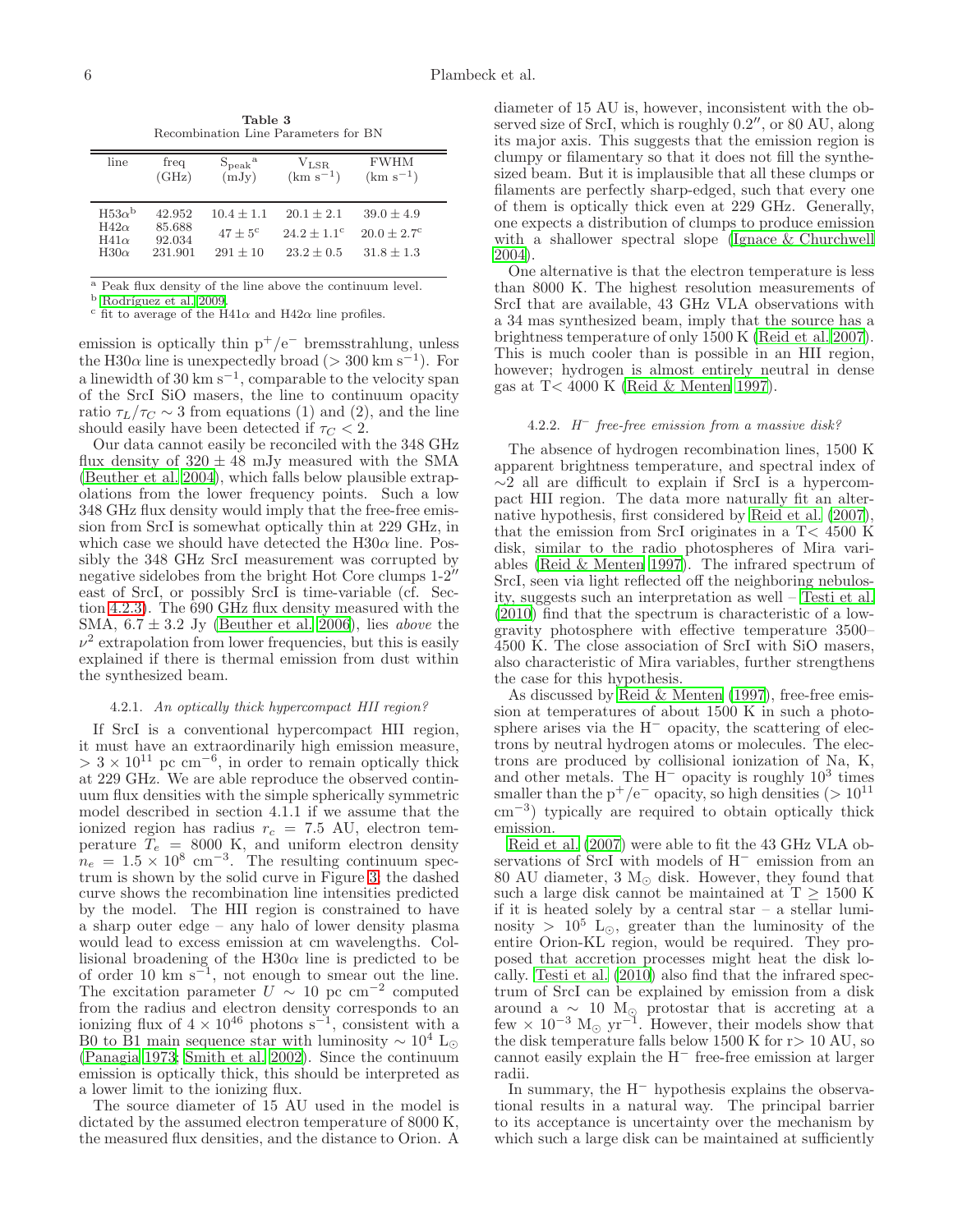

<span id="page-6-1"></span>Figure 5. SrcI/BN flux density ratio vs. year, at 43 GHz (filled squares) and at 86 GHz (circles), derived from the data in Table [2.](#page-4-0) This ratio should be immune to errors in the absolute flux scale, since the SrcI and BN are just  $10''$  apart on the sky and are observed simultaneously. These data provide possible evidence that SrcI has brightened relative to BN since 1995.

high temperature. Whether the disk could be heated by an anomalously high accretion rate, a merging binary, magnetic effects, or some other mechanism remains a key question.

### 4.2.3. Is SrcI brightening?

<span id="page-6-0"></span>If accretion is responsible for much of SrcI's luminosity, then one might expect to see changes in its flux density on timescales of years. Although [Goddi et al. \(2011](#page-7-9)) found no evidence of flux variations at 43 GHz over 4 epochs from 2000 to 2009, we are struck by the discrepancy in the 86 GHz fluxes measured at BIMA in 1995 ( $34\pm5$  mJy, [Plambeck et al. 1995\)](#page-7-17) and at CARMA in 2009 (50  $\pm$  5 mJy, [Friedel & Widicus Weaver 2011](#page-7-31)).

Generally, uncertainties in absolute flux densities are dominated by systematic effects – e.g., variations in telescope gains as a function of elevation, or uncertainties in the brightness temperature models of planets used as primary flux standards. The ratio of the flux densities of SrcI and BN should be immune to such effects because the two sources are just 10′′ apart and can be observed simultaneously. In Figure [5](#page-6-1) we plot this ratio as a function of time for the 43 and 86 GHz data in Table [2.](#page-4-0) Note that the error bars in this figure were calculated from the thermal noise in the original maps, not from the absolute flux uncertainties listed in Table [2.](#page-4-0) From these 7 independent datasets it appears that the ratio increased from about 0.4 in 1995 to 0.5 in 2009.

This result should be interpreted cautiously. Although the flux density ratio is unaffected by the absolute calibration scale, it is sensitive to the sampling of visibility data in the  $(u, v)$  plane. It is also unclear whether SrcI or BN, or both, are varying; periodic variations in the infrared luminosity of BN were reported by [Hillenbrand et al. \(2001](#page-7-40)). Future careful monitoring of the flux densities of both SrcI and BN with the VLA and ALMA will be required to find conclusive evidence for source brightness variations.

### 4.2.4. Vibrationally excited  $H_2O$

The bright emission line in the spectrum of SrcI in Figure 1 is the  $H_2O v_2=1, 5(5,0)-6(4,3)$  transition of  $H_2O$ at 232.687 GHz, 3450 K above the ground state. This line also was recognized by [Hirota et al. \(2012\)](#page-7-41) in the Orion Band 6 ALMA Science Verification data. With  $0.6 \text{ km s}^{-1}$  velocity resolution, the ALMA data show that the  $H_2O$  line is double-peaked, like the 22 GHz  $H_2O$ masers or the 43 and 86 GHz SiO masers toward SrcI.

In the  $1.5''$  resolution ALMA maps the  $H_2O$  line is blended with a  $HCOOCH<sub>3</sub>$  transition at  $232.684$ GHz, whereas in the 0.25′′ resolution CARMA map the  $HCOOCH<sub>3</sub>$  emission is resolved out. The  $H<sub>2</sub>O$  emission is unresolved by the CARMA beam, so it is clear that the line originates from the compact SiO maser zone close to SrcI, rather than the extended  $2'' \times 0.5''$  strip where 22 GHz  $H_2O$  masers are found [\(Gaume et al. 1998\)](#page-7-42). The SiO  $v=2$  masers also originate in energy levels 3500 K above the ground state; [Goddi et al. \(2009](#page-7-43)) find that these masers can be excited in gas with kinetic temperature  $> 2000$  K.

The same transition of vibrationally excited  $H_2O$  was detected toward the evolved stars VY CMa and W Hya by [Menten & Melnick \(1989\)](#page-7-44). Like SrcI, both of these stars have SiO and 22 GHz H2O masers.

### 5. SUMMARY

CARMA 229 GHz maps of Orion-KL with up to 0.14′′ angular resolution clearly distinguish the ionized envelopes of SrcI and BN from the surrounding molecular cloud. The principal results are as follows:

- 1. The integrated flux densities of SrcI and BN at 229 GHz are 310 and 240 mJy respectively, with a probable uncertainty of  $\pm 15\%$ . The BN flux density we measure with 0.14′′ resolution is a factor of two greater than that derived by Galván-Madrid et al. [\(2012](#page-7-20)) from ALMA Science Verification data with a  $1.3'' \times 0.6''$  synthesized beam. We suspect that the flux density of BN is depressed in the ALMA map because of negative sidelobes from poorly sampled extended emission. These large scale structures are filtered out more effectively in the higher resolution CARMA data.
- 2. SrcI's flux density is proportional to  $\nu^2$  from 43 to 229 GHz – it appears to be an optically thick black body. By comparison, BN's flux density scales as  $\nu^{1.3}$  up to about 100 GHz, then flattens; its free-free continuum is becoming optically thin at 229 GHz.
- 3. SrcI is elongated at PA 140 degrees in the CARMA images. Its deconvolved size is similar at 229 and 43 GHz – further evidence that it is optically thick.
- 4. The H30 $\alpha$  recombination line is not detected toward SrcI, though it is bright toward BN. The absence of this recombination line is a third piece of evidence that SrcI is optically thick, or that it is not an HII region at all.
- 5. The  $v_2=1$ , 5(5,0)-6(4,3) transition of H<sub>2</sub>O at 232.687 GHz, 3450 K above the ground state, is prominent toward SrcI. The line emission originates close to the central star, not in the larger zone where  $22 \text{ GHz H}_2\text{O}$  masers are found.
- 6. While our observational results do not rule out the possibility that SrcI is an exceptionally dense hypercompact HII region, they are more easily explained by models of free-free emission via the